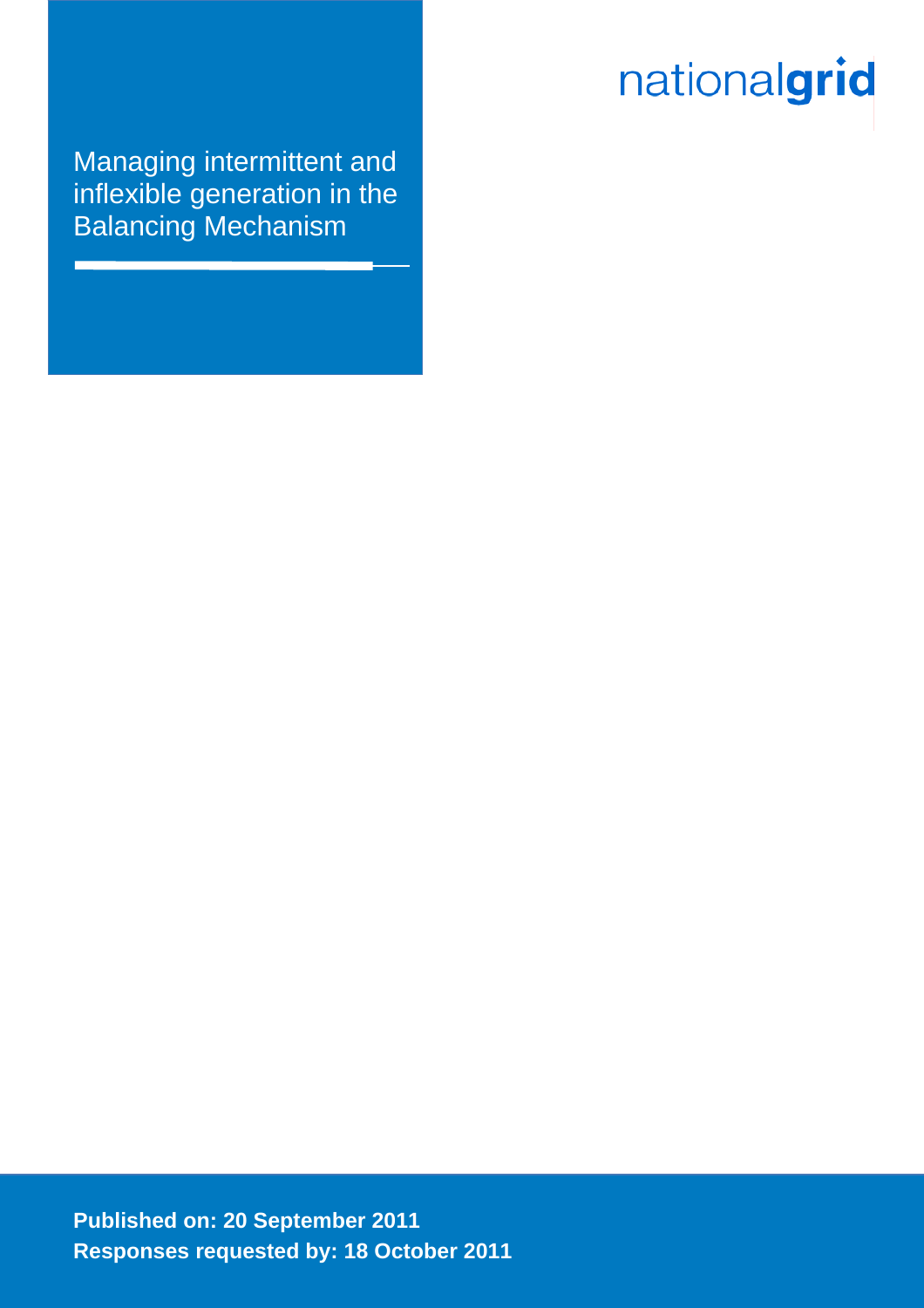## **About this document**

This document explores the issues that National Grid as System Operator has encountered when faced with increasing quantities of intermittent and inflexible generation and invites views on the despatching of such generation.

National Grid welcomes views on the issues contained within this document. Specific questions relating to the document can be found in Section 6. If you have any questions about this document please contact:

Balancing Services team (balancingservices@uk.ngrid.com)

Responses should be submitted to balancingservices@uk.ngrid.com by **17:00 on 18 October 2011.** 

The response proforma can be found on the following link:

http://www.nationalgrid.com/uk/Electricity/Balancing/consultations/

#### **Contents**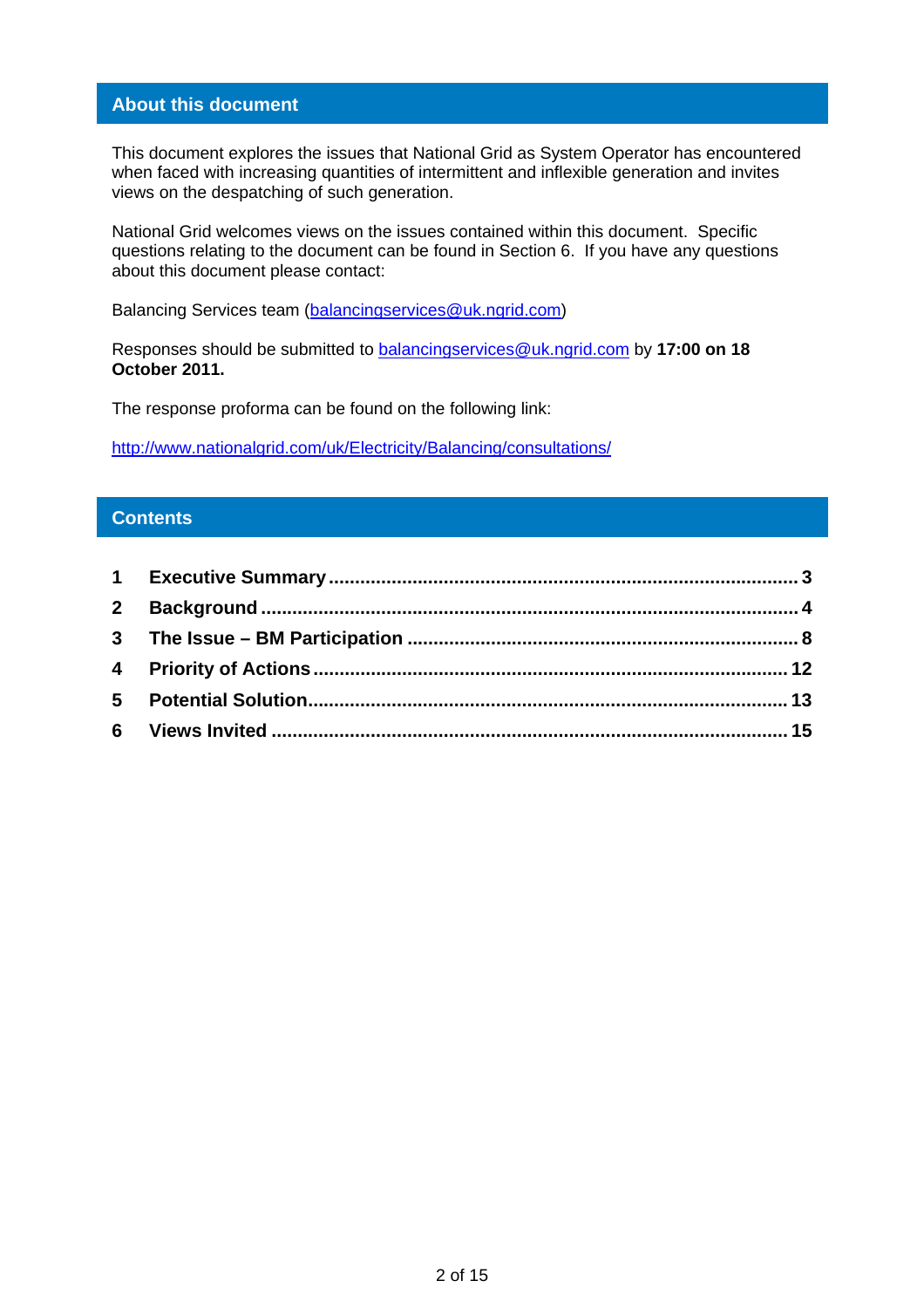#### **1 Executive Summary**

- 1.1 Historically, low levels of renewable generation have resulted in minimal requirements for National Grid to utilise such generation when balancing the electricity Transmission System. However, the proportion of generation from renewable power sources is now reaching a level at which National Grid needs to have the ability to manage the output from such generation under a number of operational scenarios. Furthermore, the available transmission capacity can be limited on a regional basis and any additional generation connecting may be subject to localised constraints. In these areas of localised constraints, there may be a greater proportion of renewable generation leading to a higher probability of needing to take actions on such generation.
- 1.2 Recent experience of taking balancing actions on renewable generation has raised some concerns around the lack of participation of renewable generation within the Balancing Mechanism (BM) and, for some generation participating in the BM, the level of Bid prices submitted. For example on  $5/6^{\text{th}}$  April 2011 and also more recently on 10<sup>th</sup> - 13<sup>th</sup> September 2011, having exhausted more economic options on conventional plant, there was a requirement for National Grid to curtail wind generation in Scotland due to localised constraint issues. During these periods National Grid took actions on plant with high negative Bid prices and a number of Emergency Instructions were required to be taken to reduce generation. Accepting high negative bid prices results in higher balancing costs borne by the industry.
- 1.3 As National Grid has to balance the Transmission System in an economic manner, this consultation explores whether costs could be lowered to the industry through the existing management of the Balancing Mechanism and whether changes are required to the various industry codes. A possible solution for managing the hierarchy of actions for the re-despatching of generation for balancing purposes is presented, and feedback is invited from stakeholders on this, and issues over why generators are submitting high priced negative Bids or choosing not to participate in the BM.
- 1.4 This consultation also aims to highlight the impact of generation that does not participate in the Balancing Mechanism on the operation of the electricity Transmission System.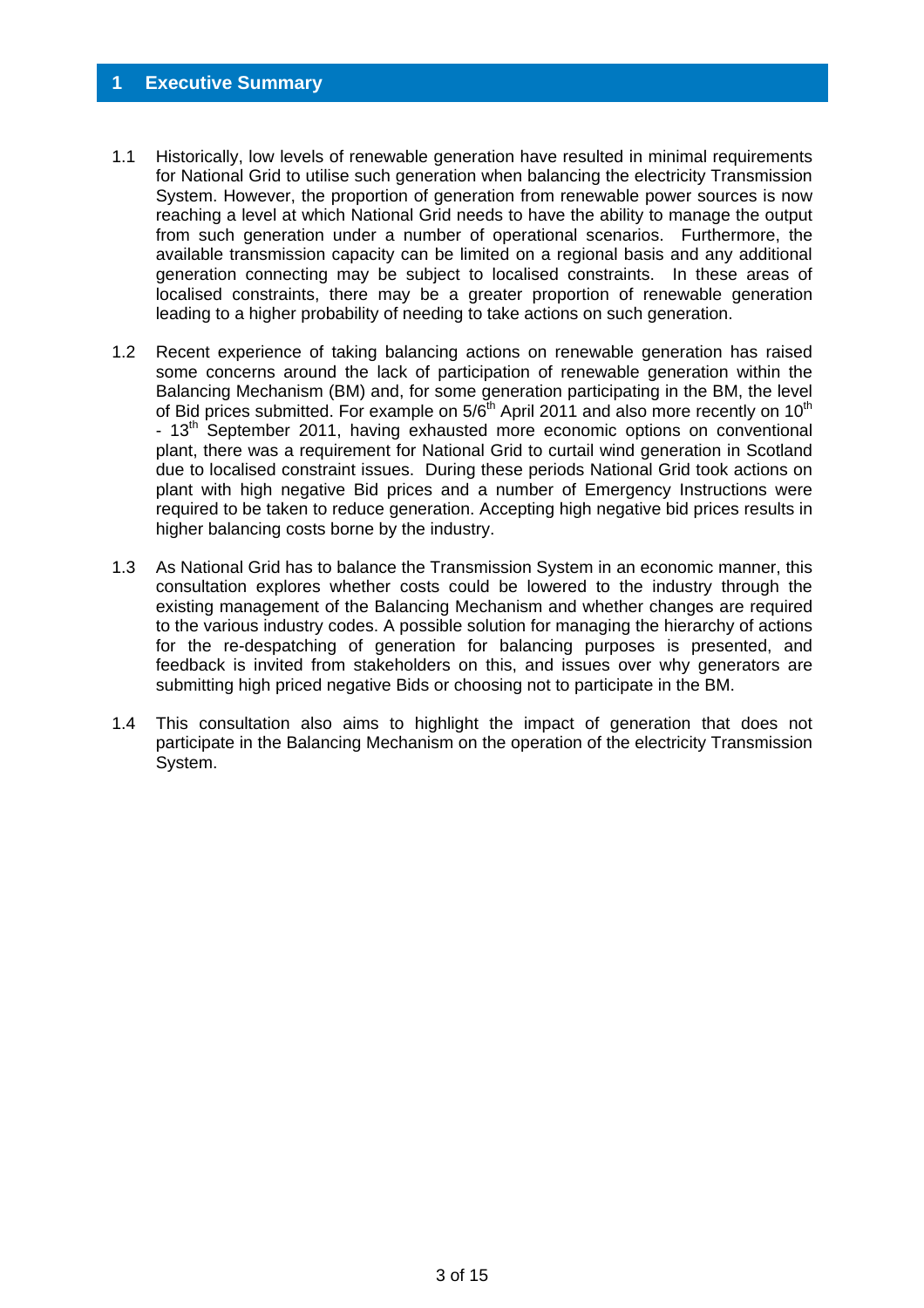#### **The Balancing Mechanism (BM)**

- 2.1 The BM is National Grid's main residual balancing tool and is the means by which the acceptance of Offers and Bids to increase or decrease electricity generation can be made. Under the Grid Code, any party who is responsible for a BM Unit (BMU) is deemed to be a BM Participant; however this does not mean that they have to actively participate within the BM (i.e. submit Bids and Offers). Generally a BMU is used to describe a single generator; however they may consist of several generating units depending on its size and configuration. BMUs can also be associated with demand sites which import electricity from the Transmission System. BM Participants require electronic communication systems (Electronic Data Transfer, or EDT) in order to provide National Grid with operational data such as Physical Notifications (PN). Additionally, BM Participants who wish to actively operate in the BM require an electronic despatch mechanism (Electronic Despatch Logging, or EDL<sup>1</sup>) which allows the submission of data to and receipt of instructions from National Grid in a fast and efficient manner.
- 2.2 The main purpose of the BM is to provide National Grid with a mechanism that enables supply and demand to be balanced across the electricity Transmission System whilst also allowing the management of system security, for example through resolving system constraints. National Grid aims to balance the Transmission System in the most efficient and economic manner. The cost of balancing the system, including that of operating the BM, is spread across all the market participants by recovery through Balancing Services Use of System (BSUoS) charges.

#### **Physical Notifications (PNs)**

2.3 Within the BM there is a requirement for all large generators and all small and medium generators that have a Bilateral Connection Agreement (BCA) or Bilateral Embedded Generation Agreement (BEGA) to submit their PN for each settlement period. Their PN is a best estimate of what their output level is likely to be within each half hour settlement period and provides National Grid with a view of the projected generation. This PN may be revised by a party on an ongoing basis to reflect their changing circumstances; the PN becomes fixed at gate closure for the relevant settlement period (the Final Physical Notification, or FPN) and it is this FPN that Bids and Offers are instructed against.

#### **Bids and Offers**

2.4 Generators who wish to signal to National Grid that they can either increase or decrease their output do so through the submission of Bids and Offers within the BM. A Bid represents a price (or range of prices) in  $E$  per MWh that a generator is willing to pay in order to reduce their output and operate at a level below their FPN. A negative price means that National Grid would have to pay the generator to reduce their output if the Bid was accepted. Conversely an Offer represents a price (or range of prices) in £ per MWh that the generator would be paid by National Grid to increase their output if their Offer was accepted.

 1 The user provides and installs an EDL terminal at it premises (known as the Control Point), consisting of a computer and relevant software. National Grid provides the necessary communication links and connection equipment connecting to an EDL terminal at the User's control point. Initial installation costs to a user are around £30k per site, with some (variable) ongoing costs. Approximate costs to NGET of installing EDL and Control Telephony are £30-£40k per site with ongoing costs of around £7k.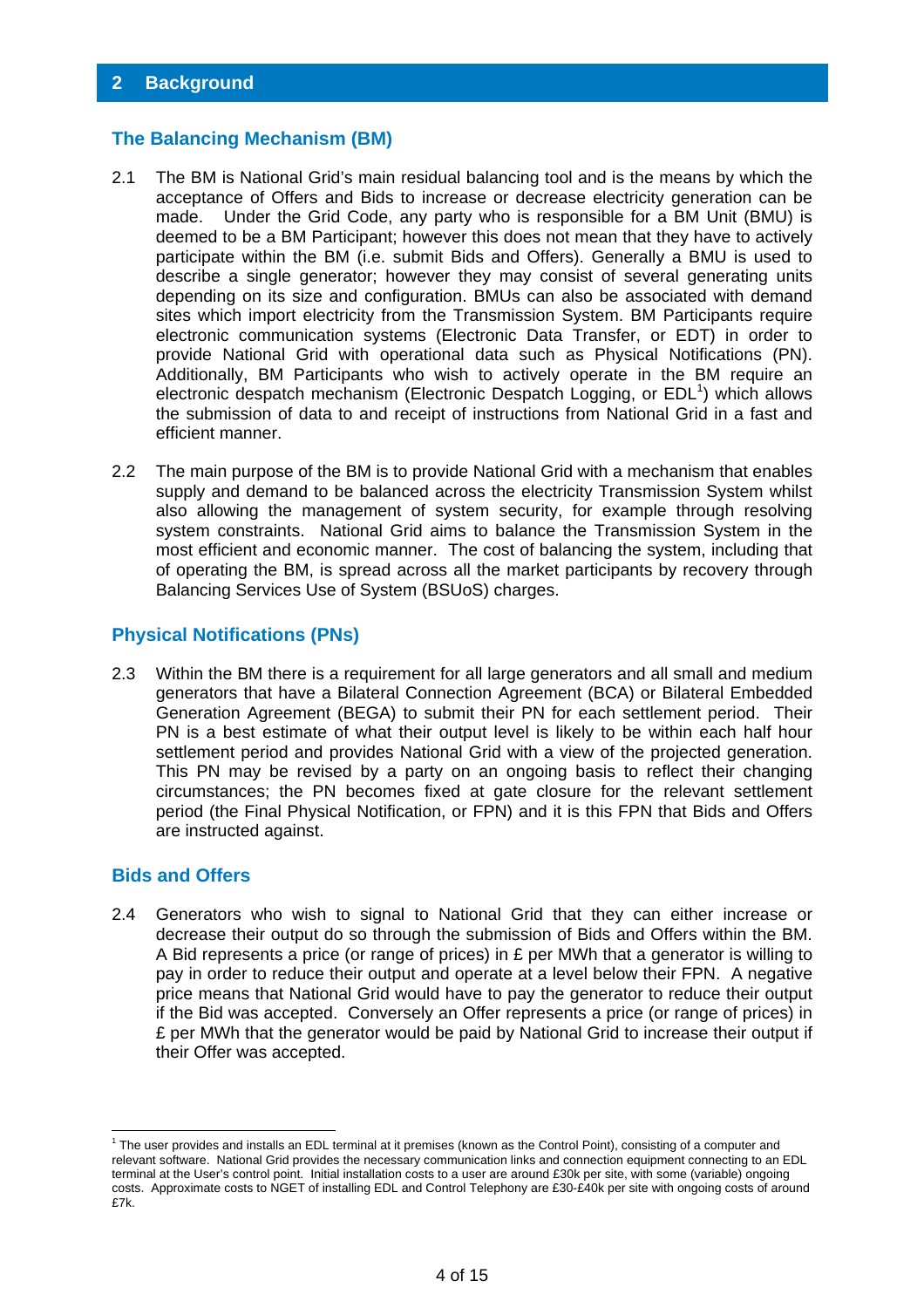- 2.5 PNs and Bid/ Offer data is submitted to National Grid via EDT, which all BM Participants are required to install to allow submission of data to National Grid (including those generators which do not wish to actively participate in the BM). If a BM Participant wishes to actively participate in the BM, they must also ensure EDL is installed to allow the submission of instructions from National Grid (in accordance with the Grid Code provisions: BC1.4.2 (d)).
- 2.6 A Bid or Offer changes the contractual position of a participant by the volume of the Bid or Offer to avoid a participant being out of balance. Hence a bid or offer price does not need to reflect any imbalance exposure, but would reflect fuel costs, wear and tear, etc and in the case of a renewable generator, the loss of Renewables Obligation Certificates (ROCs)<sup>2</sup>.

## **Industry Governance**

2.7 There are several industry codes and documents which National Grid and the industry adhere to when balancing the Transmission System. This includes the Balancing Principles Statement  $(BPS)^3$  which indicates the broad framework against which balancing decisions are made. This document is governed by the National Grid Electricity Transmission Licence under standard condition C16 and is complementary to the Grid Code which sets out the technical requirements for day to day operation and use of the Electricity Transmission System. In the event of any inconsistencies between the Grid Code and the BPS, the Grid Code takes precedence. The rules for trading electricity are governed by the Balancing and Settlement Code (BSC). The Connection and Use of System Code (CUSC) defines the agreement types for generators wishing to connect to the electricity Transmission System which allow for varying degrees of participation within the BM.

## **Connection Agreement Types**

- 2.8 The following connection agreement types are applicable in GB:
	- **Bilateral Connection Agreement (BCA).** A BCA must be entered into by Users who have plant or apparatus directly connected to the National Electricity Transmission System. This may include generators, demand sites and distribution networks. The User who holds a BCA is liable for transmission charges in accordance with the CUSC, including Balancing Services Use of System (BSUoS) charges and must register BM Units with Elexon for the purposes of trading and imbalance settlement.
	- **Bilateral Embedded Generation Agreement (BEGA).** This must be entered into by Users which have licensed embedded generation connected to distribution systems but have transmission access rights. The User who holds a BEGA is liable for transmission charges in accordance with the CUSC, including BSUoS charges and must register BM Units with Elexon for the purposes of trading and imbalance settlement. However if the User is an Embedded Exemptable Large Power Station (EELPS) which holds a BEGA then they are only liable for BSUoS charges.
	- **Bilateral Embedded Licence Exemptable Large Agreement (BELLA).** Large embedded generators which are deemed to be Licence Exemptable who appoint either a Supplier or trading party to be responsible for their output are obliged under the CUSC<sup>4</sup> to enter into a BELLA with National Grid. Essentially a BELLA is designed to connect large embedded power stations with the minimum of regulatory obligations and is only available to generators connecting in Scotland due to the

 $\frac{1}{2}$ 

http://www.nationalgrid.com/uk/Electricity/Balancing/transmissionlicencestatements/

<sup>4</sup> CUSC Section 1 – Paragraph 1.3.1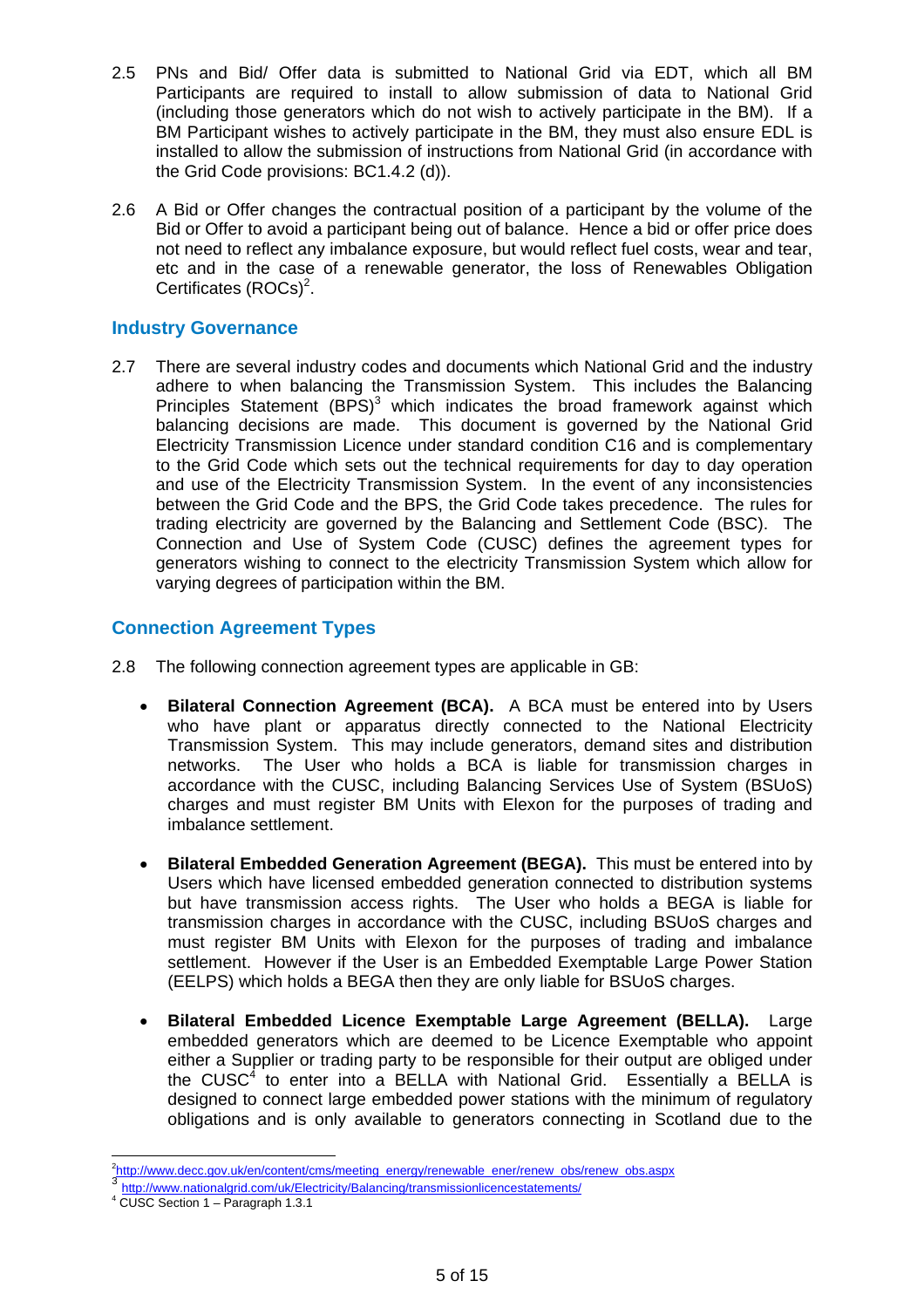different MW threshold for England and Wales. The Grid Code defines the minimum MW threshold which classifies a power station as large and this is different across the two transmission owners in Scotland. Below are the MW values which show the minimum thresholds in Scotland (hence applicable for a BELLA):

- $\circ$  Scottish Hydro Electric Transmission Limited (SHETL) 10MW or greater
- o Scottish Power Transmission (SPT) 30MW or greater
- 2.9 Importantly, a BELLA does not commit users to adhere to the Balancing and Settlement Code (BSC) as a BELLA does not give the customer rights to operate autonomously in the electricity market. Furthermore, a BELLA does not pay for transmission access (i.e. Transmission Network Use of System (TNUoS) charges) and do not have explicit Transmission Access rights. At present, the only means of curtailing output from a BELLA is via an Emergency Instruction as provided for in the Grid Code. As BELLAs do not actively participate in the Balancing Mechanism, they do not submit prices that can be applied to Emergency Instructions. Physically, such instructions are issued via telephone rather than electronically.

## **Commercial Contracts for Ancillary Services**

- 2.10 Generators are able to sign up to commercial contracts for provision of Ancillary Services (such as constraint management services) with National Grid regardless of whether they have signed up to such agreements as BCAS, BEGAs and BELLAs. Examples of such services include:
	- Constraint Management Service: The constraint management service (CMS) is designed to manage price risk during constraints. In exchange for an availability payment, generation output and/or energy prices are required to be within set limits. The CMS is targeted at sites within constrained zones, as this is where the cost risk for the system operator lies. The CMS caters for both import and export constraints and can be provided by generation (including those that do not participate in the BM) and demand sites. The service is procured via a tender..;
	- Commercial intertrips: this type of commercial contract utilises Intertrips to automatically disconnect generation to prevent thermal overloading on the system following a fault on the system. Depending on the bilateral arrangements these would be installed by National Grid and payment would be made to the generator post fault following the use of the intertrip. One advantage of intertrips over the use of Bid and Offers is that they only change generation output post-fault, hence they can result in lower balancing costs as bids are not required to be taken pre-fault in anticipation of the fault occurring.

## **Restrictions on Availability**

- 2.11 Where a generator has signed up to either a BCA or BEGA with National Grid, they may request a connection which is a variation from the standards set out in the Security and Quality of Supply Standard (SQSS) (typically a lower standard). This is a document which sets out the technical standards for connection as required by National Grid's Transmission Licence.
- 2.12 In circumstances where a generator has requested a lower standard than set out in the SQSS, a clause will be inserted into the user's agreement which can allow National Grid to restrict their generation output if localised outages occur in specific circuits as detailed in their agreement. It is important to note that this obliges the generator to revise their output according to the outage at no cost to National Grid to reduce the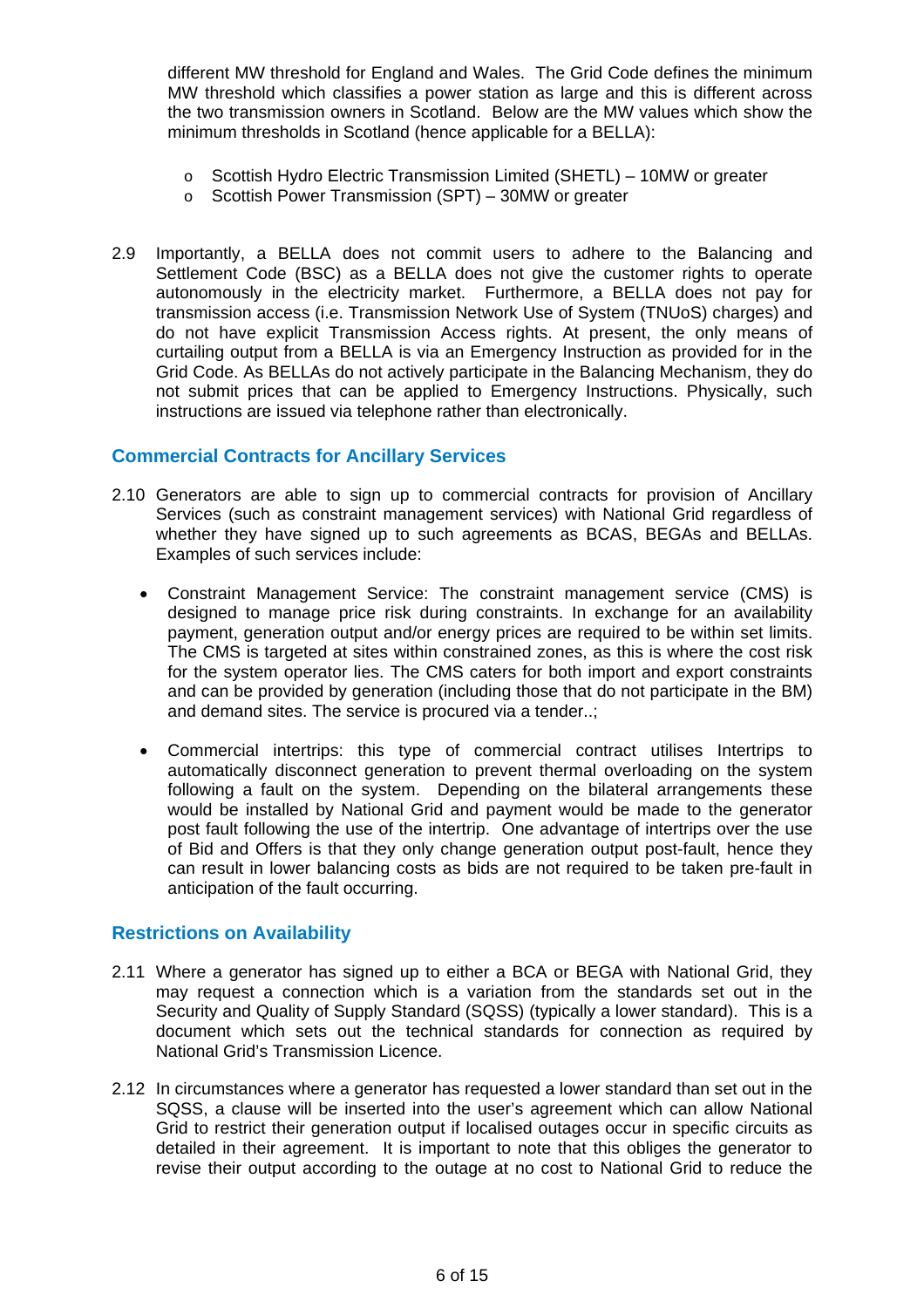output of the generator (and subsequently no impact to BSUoS costs) but would expose the generator to the cost of replacing the energy..

2.13 As each agreement will have a differing circuit(s) which the clause relates to, it cannot be used for wider system balancing and can only be used to resolve localised constraints. However, where local constraints occur, any generators with a variation from the connection design would be included, where necessary within the hierarchy of actions for instructing plant for balancing purposes.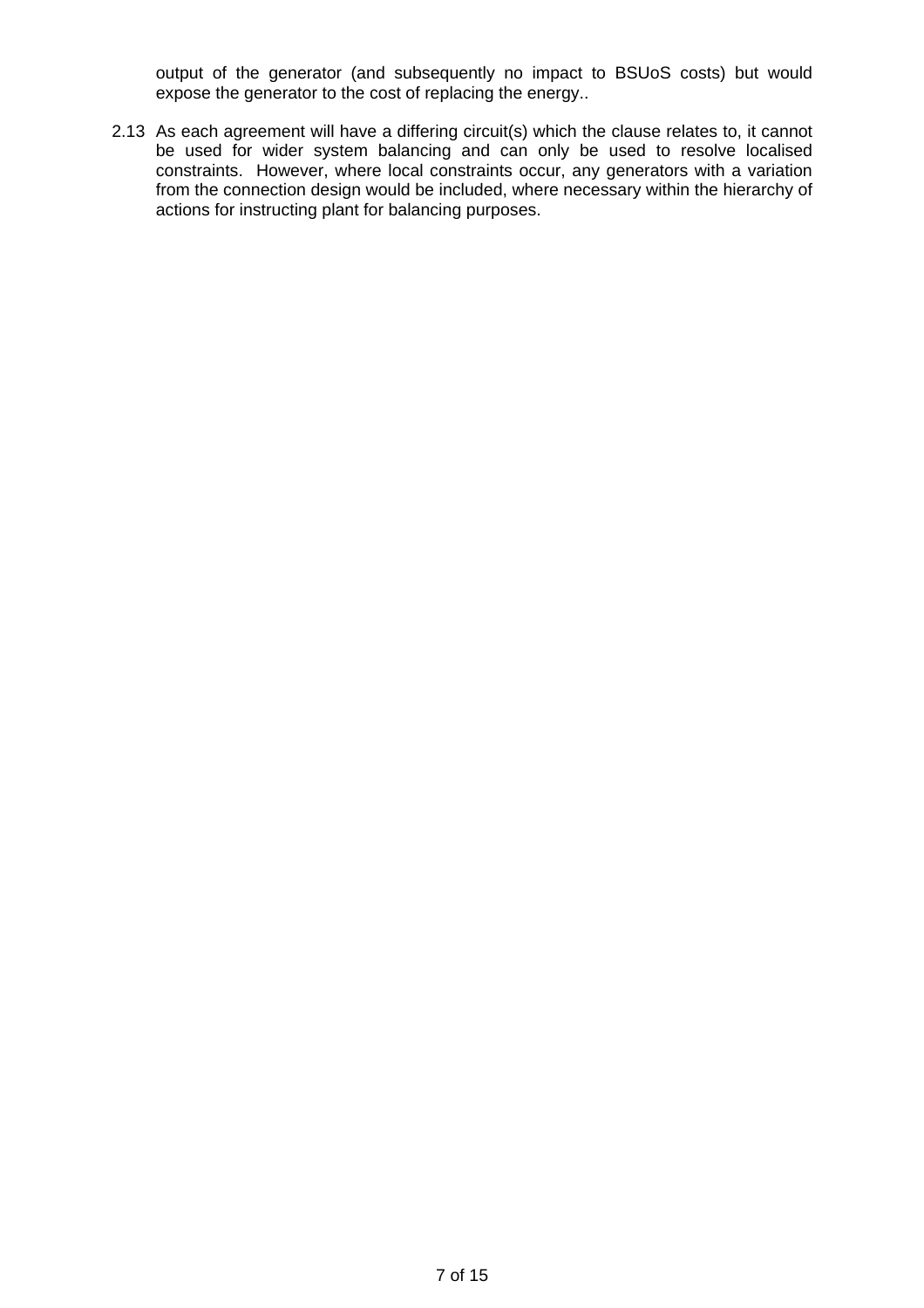#### **Accessing Sufficient Plant in the BM**

- 3.1 As renewable generation becomes an increasingly significant part of the generation mix, it will, like other types of generation, be required to undertake balancing actions to allow the system to be managed in an efficient way. Currently, the Renewables Obligation (RO) drives renewable generation to seek to maximise output; a knock on of which is that many renewable generators do not wish to have their output potentially curtailed in the BM.
- 3.2 Active BM participation is currently optional for all, although the requirement to register BM Units with Elexon depends on a generator's connection agreement type. Those generators with BELLAs do not register BM Units with Elexon or have the systems in place to participate in the BM. However those with BCAs and BEGAs do register BM Units with Elexon and may choose to participate in the BM if they so wish.
- 3.3 National Grid uses the BM to ensure a balance between generation and demand and to ensure the Transmission System is operated within specific criteria (to ensure satisfactory thermal, voltage and stability performance). Where generators choose not to actively participate, this can contribute to difficulty in balancing the system in times where there are localised transmission constraints or negative reserve issues.
- 3.4 Generally, the acceptance of these Offers and Bids is taken in price order to ensure that the balancing costs are managed efficiently. Instructions are sent electronically (via EDL) – this is to enable formulation, issue and logging of instructions in a timely and efficient manner and is particularly important at times of system stress, providing benefits that cannot be realised through issuing instructions by telephone.
- 3.5 However issues can arise in situations where the amount of priced generation within the BM is not sufficient to manage specific issues, such as reducing the flow across a thermally-constrained boundary, as there may be a lack of generation available to instruct within the BM. Furthermore, there may be significant balancing costs involved if there are a large proportion of negative Bids (which may not necessarily be priced based on market fundamentals) available on relevant plant within the BM, meaning that generators would be paid to reduce their output if such Bids were taken by National Grid.
- 3.6 Where the Bid/Offer price stack has either been exhausted or does not contain enough flexible plant to be instructed within the BM, as a last resort National Grid may have to issue Emergency Instructions to the generators which would best alleviate the system problems. Such instructions are priced at the last known prevailing BM prices for the remainder of the period for which the BM 'gate' has closed, hence if that generator is not a BM Unit, it will have no price to apply to the instruction. In this case, the instruction would be unpriced, therefore at no cost to National Grid to reduce the output of the generator (and subsequently to BSUoS costs) but would expose the generator to imbalance costs. An issue with Emergency Instructions is that these may be issued on a more regular basis to manage localised issues, e.g. in an area which contains insufficient Bids to resolve a constraint, which introduces a price discrepancy between those who have submitted Bids and Offers and those who cannot.
- 3.7 If an increasing number of generators choose not to participate in the BM, it will increasingly present difficulties to National Grid in balancing the system efficiently.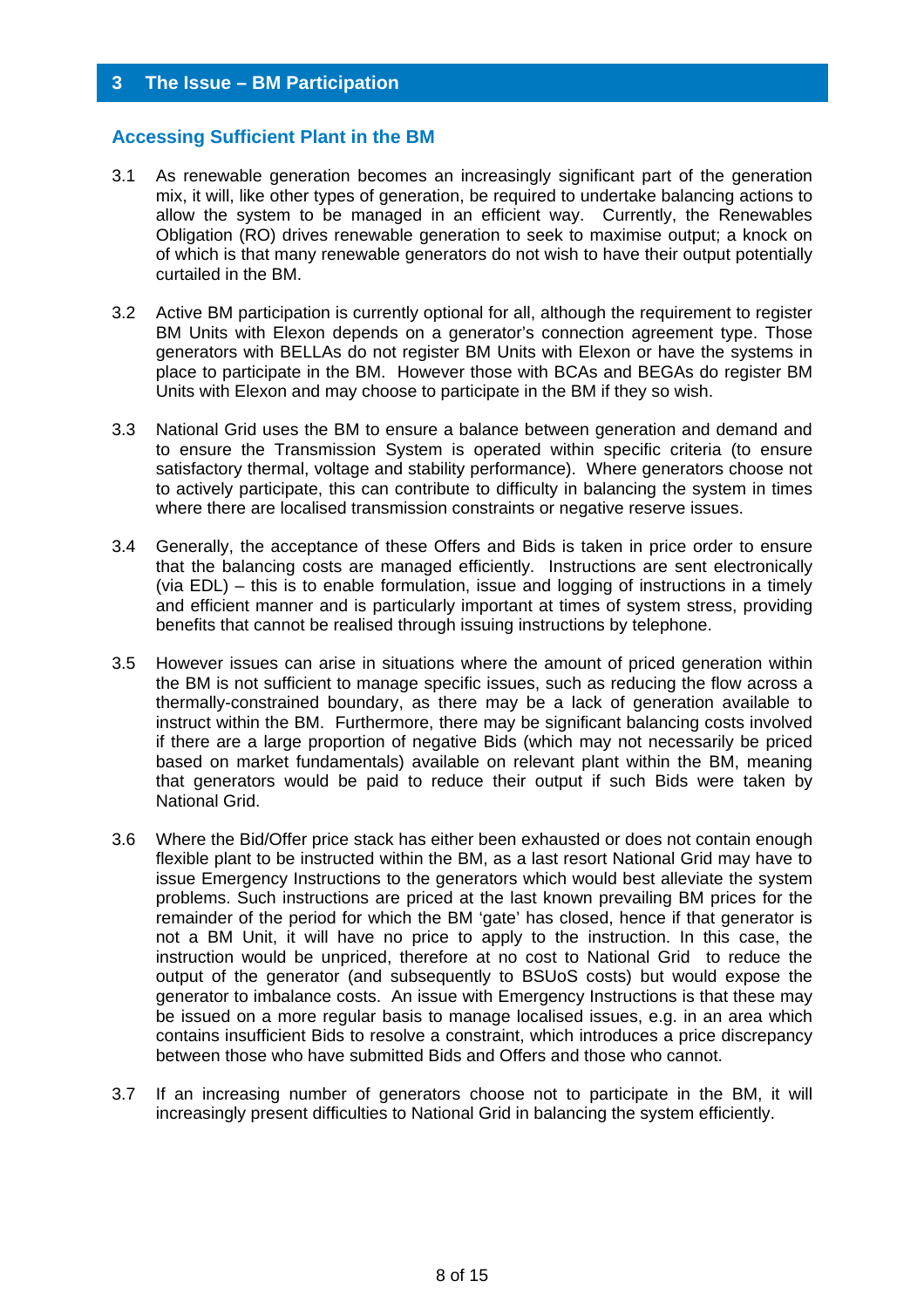# **Electronic Despatch Logging (EDL)**

- 3.8 National Grid raised Grid Code change  $C/10$  in May 2010<sup>5</sup>. The proposal sought address the concern with the risk of increasing amounts of intermittent generation connecting but choosing not to participate in the BM and therefore not required to install EDL equipment. As a result, a significant percentage of the plant mix would not be able to efficiently provide balancing services which National Grid may need to operate an efficient, economic and coordinated transmission system. The proposed solution, which was directed for implementation by Ofgem on 8 September 2011, requires generators with a connection completion date of 1 January 2013 and after to install EDL if they are required to provide Part 1 System Ancillary Services (frequency response and reactive power), this will typically cover all generators of 50MW and above.
- 3.9 For generators who that are already connected, or are connecting before 1 January 2013, the Grid Code Connection Conditions only requires installation of EDL for a user that wishes to participate in the BM. Any user who chooses not to participate in the BM is not required to install EDL equipment.
- 3.10 National Grid has recently been encouraging additional participation in the BM by manually accepting bids from generators without EDL (whilst they continue to progress the installation of EDL). Whilst this interim mechanism had been working for low levels of despatch instructions, experience over the period  $10<sup>th</sup>$  to  $14<sup>th</sup>$  September has shown that issuing multiple despatch instructions to generators by manual methods is impractical. During this period, it was taking too long to issue the manual instruction which in turn was putting the system at risk. As a consequence, it was determined from a security point of view that this interim arrangement was not appropriate and instead the provisions of the Grid Code were used to issue Emergency instructions on plant without EDL.

## **PN Submission**

- 3.11 The Grid Code requires all BM Participants (essentially all large generators and all small and medium generators that have a BCA or BEGA, plus licence-exempt plant in Scotland with a BELLA that specifies the requirement to be a BM Participant) to submit a Physical Notification (PN) for each settlement period. However during real time operation, a generator may be operating at an output above or below their PN which may cause balancing issues, particularly when managing localised constraints.
- 3.12 This may be further exacerbated by multiple generators operating above or below their PN. The Grid Code provisions require that all BM Participants must provide to National Grid accurate information when submitting their PN. For wind generation this can be more of an issue as wind can be unpredictable and so their PNs can be assumed to have a larger margin of inaccuracy. This issue was originally discussed at a Grid Code Working Group<sup>6</sup> titled "Physical Notifications (PNs) from Intermittent Generation" which issued a consultation that closed on 16 June 2011<sup>7</sup>. Following that consultation, a request to reconvene the Working Group will be tabled at the Grid Code Review Panel on 22nd September 2011.

 $\overline{a}$ <sup>5</sup> http://www.nationalgrid.com/NR/rdonlyres/76DCC614-2648-453E-8BB5-C6AE0E84C8F2/48966/C10D.pdf

<sup>6&</sup>lt;br>http://www.nationalgrid.com/uk/Electricity/Codes/gridcode/workinggroups/archive/PNsIntermittentGeneration/

<sup>&</sup>lt;sup>7</sup> http://www.nationalgrid.com/NR/rdonlyres/FD98743B-166A-46EC-8E07-4CFBC4C4ECAE/46972/C\_11BMUnitDatafromIntermittentGeneration.pdf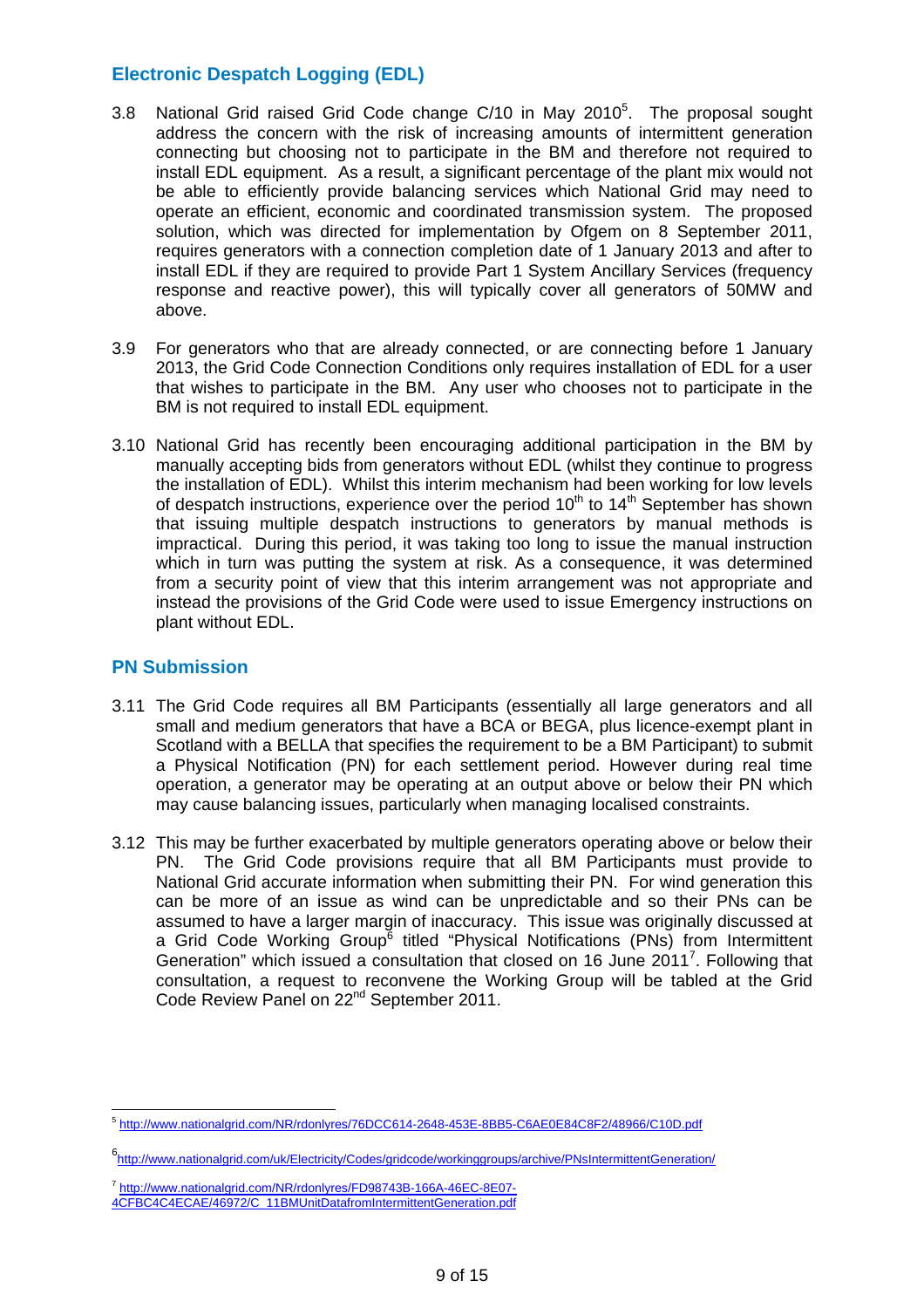## **Level of Bid price**

- 3.13 There have been recent requirements for National Grid to curtail wind generation in Scotland due to localised constraint issues, having exhausted all of the more economic options. These actions have raised a number of issues with respect to reducing wind generator output, in particular the use of high priced negative Bids, or "sleeper" Bids (usually as a signal that the party does not want the Bid or Offer to be accepted) and when to take action on generators which do not actively participate in the Balancing Mechanism.
- 3.14 The concept of sleeper Bids arises where a trading party provides a signal to National Grid that they do not want their output to be curtailed by submitting high priced negative Bids. The Grid Code and the Balancing Principles Statement do not specifically account for how National Grid should treat these Bids, which could be considered as being prohibitively priced (submissions go as far negative as - £99,999/MWh). For example, moving from a -£999/MWh Bid to a -£9,999MWh Bid would see the cost of a typical action (400MW for 4 hours) increase from £1.6m to £16m, with such costs being passed onto generators and Suppliers via BSUoS charges.
- 3.15 The impact of accepting these sleeper Bids is that it results in high costs which are ultimately passed to the industry via BSUoS charges. Furthermore, whilst recent actions have been to resolve contraints and therefore such actions are 'tagged out' of the cash-out calculation, in the future such actions may be required to manage energy balance and therefore would feed into cash-out prices. Therefore, a key area for industry consideration is whether National Grid should to fully utilise the Bid stack containing such prices or whether there should be a price threshold beyond which Bids would not be issued.
- 3.16 Possible reasons for the submission of sleeper Bids may include:
	- a desire to maximise generation, especially in the case of renewable generation. Currently Suppliers are required to pay a buy out price to Ofgem if they do not present sufficient ROCs to meet their obligations under the scheme. As non active BM Participants may consist of renewable generation, the curtailment of such generation could cause a Supplier to miss their targets, therefore there would be an incentive for Suppliers to ensure that they maximised their renewable generation through a bilateral agreement with each generator;
	- the need to manage technical inflexibility (for example nuclear generators, where the ability to operate in a flexible manner may be limited); or
	- due to the nature of bilateral agreements between a generator and a Supplier.
- 3.17 Operationally, a conflict may arise where the only actions that can be taken to resolve a particular issue are either on generators with high priced negative Bids or other generation not participating in the BM. If non-BM plant was instructed via an Emergency Instruction it would be at a zero cost, as no price would have been submitted (see below).

## **Emergency Instructions**

3.18 In certain circumstances, in order to preserve the integrity of the Electricity Transmission System, National Grid may issue Emergency Instructions to Generators. This is undertaken in accordance with the Grid Code. Under the Grid Code, Emergency Instructions can only be refused on safety grounds which relates to either personnel or plant safety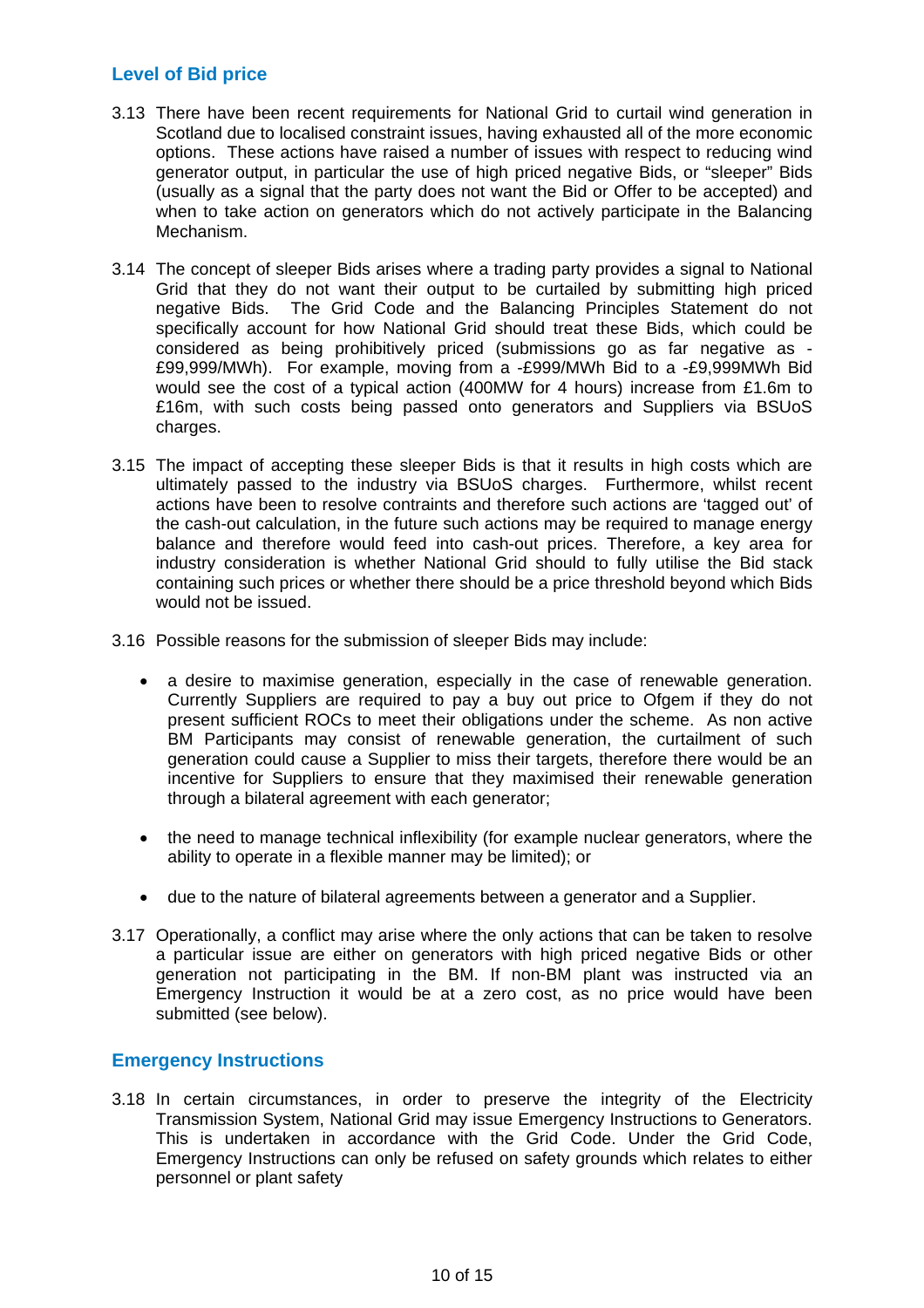3.19 In cases where an Emergency Instruction is required, the BPS sets out the steps which should be taken. The BPS guidance on Emergency Instructions (Paragraph 5) has been replicated below for reference:

(a) We will instruct those BMUs that are most effective in relieving the system problem; (b) Where BMUs have a similar level of effectiveness in relieving the system problem we will select on the basis of submitted Bid-Offer Data;

(c) Where it is not possible to differentiate between the effectiveness or cost of BMUs we will instruct on the basis of:

- Effect on power flows (resulting in the minimisation of transmission losses)  $-$ BMUs that would lead to the greatest reduction in transmission losses being instructed first.
- Reserve/Response capability BMUs with a lower response/reserve capability being instructed in preference to BMUs with a higher capability;
- Reactive Power contribution BMUs with a lower reactive power capability being instructed in preference to BMUs with a higher capability;
- Dynamic Parameters BMUs with more appropriate dynamic parameters being selected in preference to those with less appropriate parameters.
- 3.20 In the ranking order above, there is no hierarchy for embedded and non embedded generation as Emergency Instructions are issued to those generators which best alleviate the system problems. For example in areas with localised constraints, there may be a mix of embedded and non embedded generation but the latter may be instructed off first.

## **Pricing of Emergency Instructions**

- 3.21 It is important to note that generally, Emergency Instructions are used as a last resort if the Bid Offer stack is close to being exhausted in the BM or if the dynamic parameters associated with Bids and Offers within the BM would not resolve a particular system problem. These would be paid at the last available price submitted by the generator for the remainder of the period for which the BM 'gate' has closed; however for generators that cannot submit Bids or Offers within the BM, they would be undertaken at zero cost.
- 3.22 Aside from the scenario where an insufficient volume of Bids are available, there could also be a large volume of negatively priced Bids which if accepted would result in a high balancing cost and potentially negative imbalance prices (if the requirement was to manage energy rather than system issues). These high Bid prices provide a signal to National Grid that the generator is reluctant to reduce their output and therefore the option would be to either accept the Bid or issue Emergency Instructions to generators which do not participate within the BM. In localised constraint areas where a number of generators choose not to participate in the BM, it becomes increasingly difficult to manage the balancing actions in a cost effective way.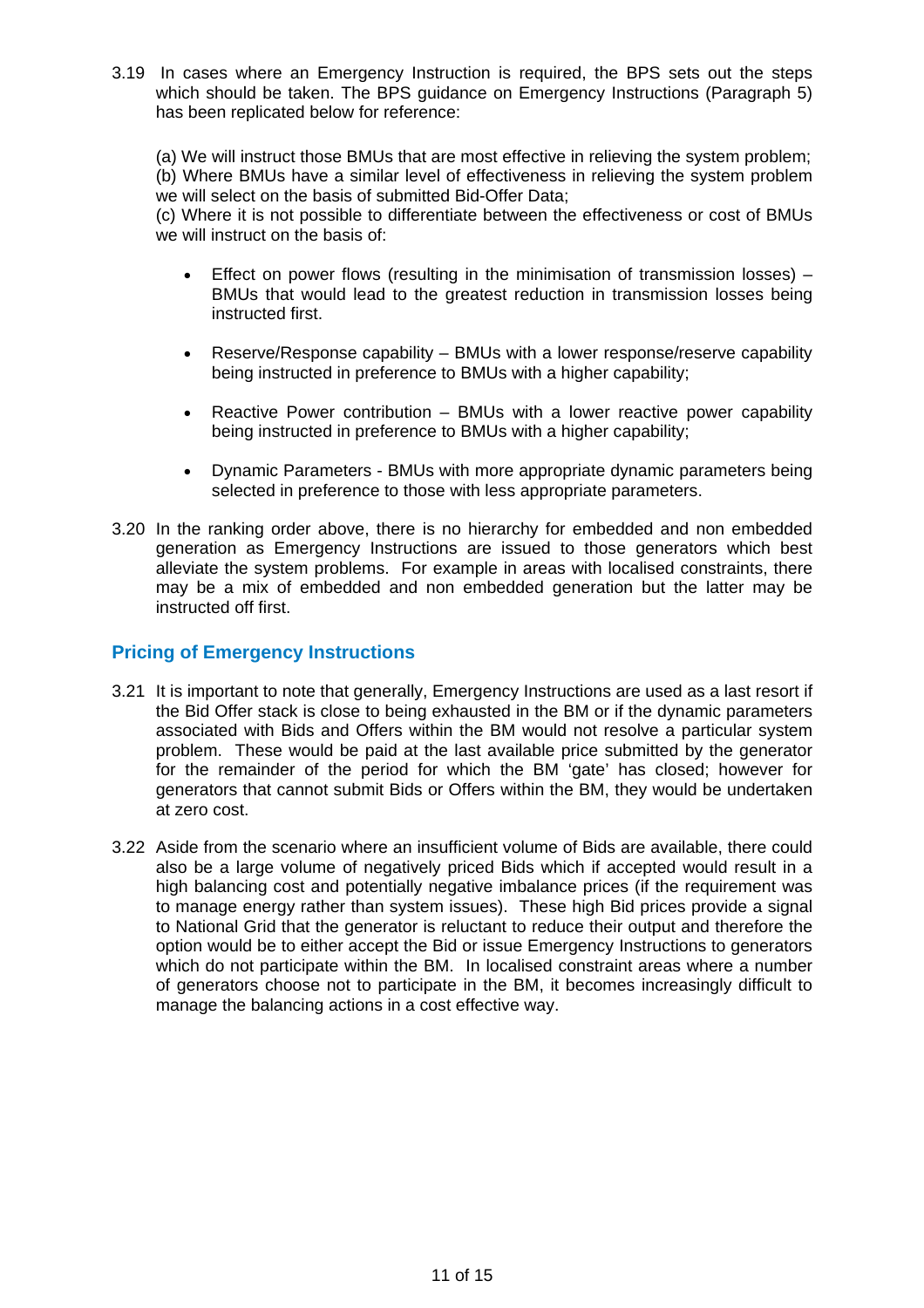### **4 Priority of Actions**

- 4.1 The BPS states that balancing measures are achieved through the list below in cost order where possible. For example, the call off of Ancillary Service contracts may be more cost effective than accepting a certain Bid or Offer. However, the Emergency Instruction remains a last resort and cannot be included in the cost order.
	- Acceptance of Bids and Offers
	- Call off of ancillary service contracts these are contracted with National Grid in advance
	- Call off of other services which assist in operating the Transmission System
	- Instruction of emergency actions
- 4.2 Neither the BPS nor the Grid Code are unduly prescriptive in how National Grid should prioritise balancing actions for energy or for constraints. This allows for some flexibility in managing specific situations, but raises the issue of whether there should be a price threshold for accepting Bids within the price stack, thereby providing a signal to generators that Bid prices above a certain level will not be taken. If this was the case then there is still an issue of whether the next action would be to instruct generation which does not participate within the BM as this would be priced at zero cost to the industry. Therefore in this scenario a potential priority could be identified as follows which would replace the current cost order:
	- 1. Valid, relevant and not prohibitively priced Bids or Ancillary service contracts;
	- 2. Emergency Instructions to generators which do not participate in the BM;
	- 3. Generators with prohibitively priced Bids above a defined threshold; and
	- 4. Instructions to nuclear generators or cascade hydro schemes where water management is an issue of environmental concern;

Whilst this example attempts to follow the principles within the Balancing Principles Statement (a requirement of the licence), it does raise the question of what we might mean by 'prohibitively priced'. Furthermore, it raises an issue over the use and purpose of Emergency instructions since these, by definition, should be for emergencies and as such should not be intertwined with non emergency actions.

- 4.3 For localised constraints, there may be no option but to issue Emergency Instructions to maintain system stability as there may be no availability within the BM price stack to resolve issues in a particular boundary. However, in situations where there are specific localised constraints and there are generators with a variation from the connection design specific to that localised area, they would be included, where necessary within the hierarchy of actions for instructing plant for balancing purposes.
- 4.4 Under the Grid Code (BC2.9.4.4), Emergency Instructions for nuclear generators to de-synchronise are generally avoided unless all other options have been exhausted. However, where nuclear plant has offered to be flexible, they may be instructed but not ahead of the Bid/Offer price stack which would contain prices from non nuclear plant.
- 4.5 There may be instances where cascade hydro schemes need to generate for environmental reasons (i.e. where a failure to allow water to pass through the scheme may give rise to a risk of flooding). There is a question as to whether instructions to nuclear generators should be taken before or after instructions to cascade hydro schemes in this instance.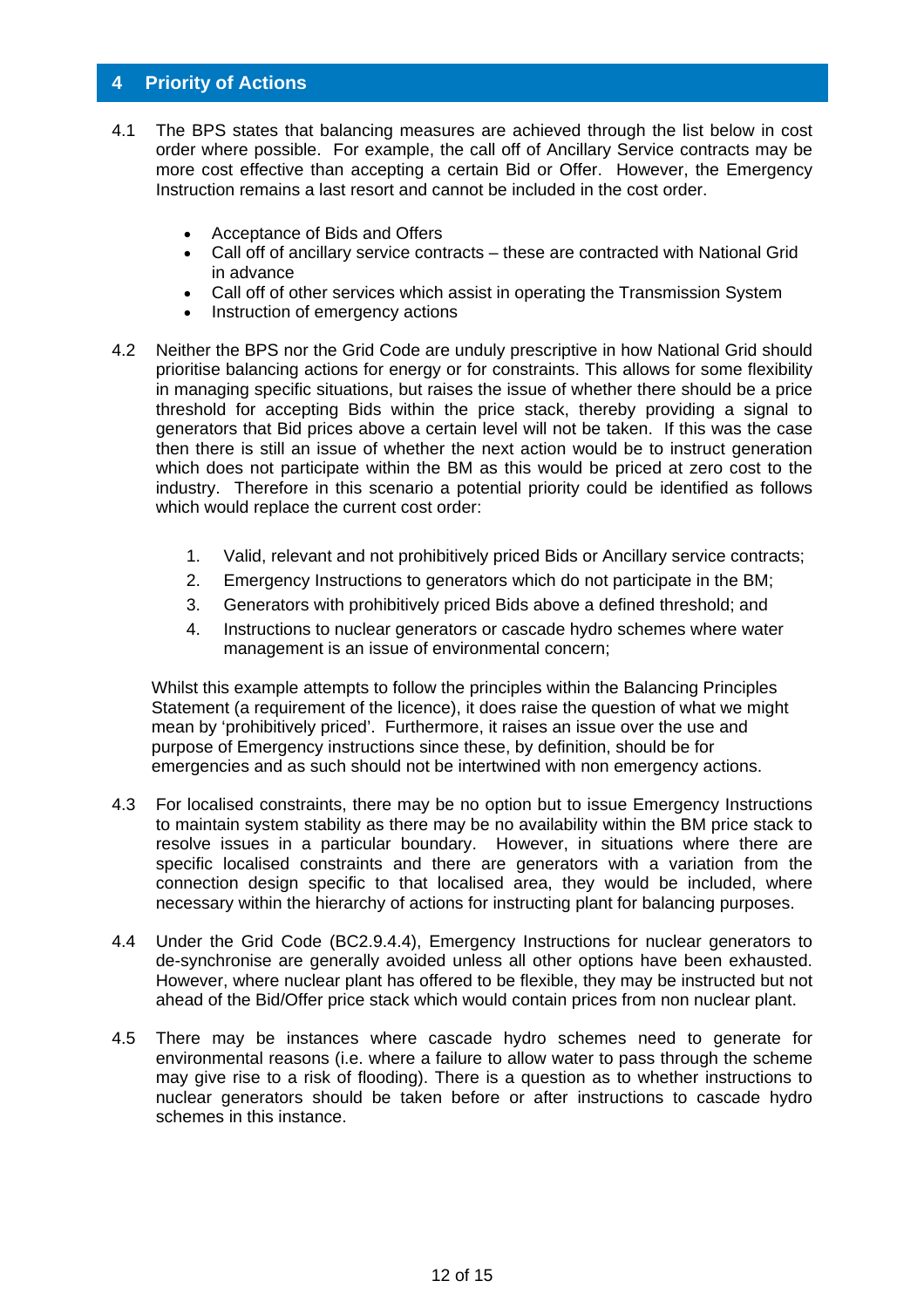- 5.1 The issues highlighted in this consultation have resulted in a potential option which may be adopted by National Grid as System Operator. However, this is not a firm recommendation by National Grid and this consultation does not seek to prescribe the actual solution. Views are invited on this option, along with suggestions for other options which may be pursued.
- 5.2 The solution seeks to resolve the issues of avoiding instructing generators with high priced negative Bids and the ability to instruct generators outside the BM on commercial terms (and therefore avoiding emergency instructions). The solution does not seek to resolve the issues over why generators are submitting high priced negative Bids or choosing not to participate in the BM (e.g. choosing not to install EDL and/or submitting Bid prices). We are seeking views on these areas in section 6.

#### **Developing a means of instructing generators outside the BM**

- 5.3 As the BPS and Grid Code do not reference prohibitive Bids or sleeper Bids within the principles for issuing Emergency Instructions, there may be scope to introduce a more formal mechanism for instructing generation that is not active in the BM ahead of the acceptance of the prohibitive Bids. In these situations it would not be classed as an emergency, and would need appropriate remuneration provisions and suitable electronic despatch. The mechanism could include generation which can not participate in the BM (such as those with BELLAs) as well as those BMUs who choose not to actively participate in the BM, although it would be preferable (and likely to be more efficient) to see such generation participate directly in the BM. The priority for National Grid could therefore be as follows:
	- 1. Valid, relevant and not prohibitively priced Bids
	- 2. Instructions to generators outside the BM
	- 3. Emergency instructions
	- 4. Generators with prohibitively priced Bids
	- 5. Instructions to nuclear generators
- 5.4 A second issue is the priority between generators which participate in the BM and those which don't participate and whether one can be prioritised over the other. Views are invited on this in Section 6.
- 5.5 The advantage of this instruction mechanism is that it retains separation from an actual Emergency Instruction and allows the despatching of generators which do not actively participate in the BM. This could result in lower balancing costs to the industry as less high priced negative Bids would need to be taken. However, this can also be seen as a disadvantage to embedded generation as it may create investor uncertainty as it could lead to loss of revenue during times of curtailment which could not be predicted.
- 5.6 The creation of an instruction to generators outside the BM would require changes to the following:
	- Balancing Principles Statement
	- Grid Code
	- Balancing and Settlement Code

#### **Possible payment mechanism for the above**

5.7 Currently under an Emergency Instruction, generators which have no submitted Bid price (or unable to submit such a price) and are instructed off the system are not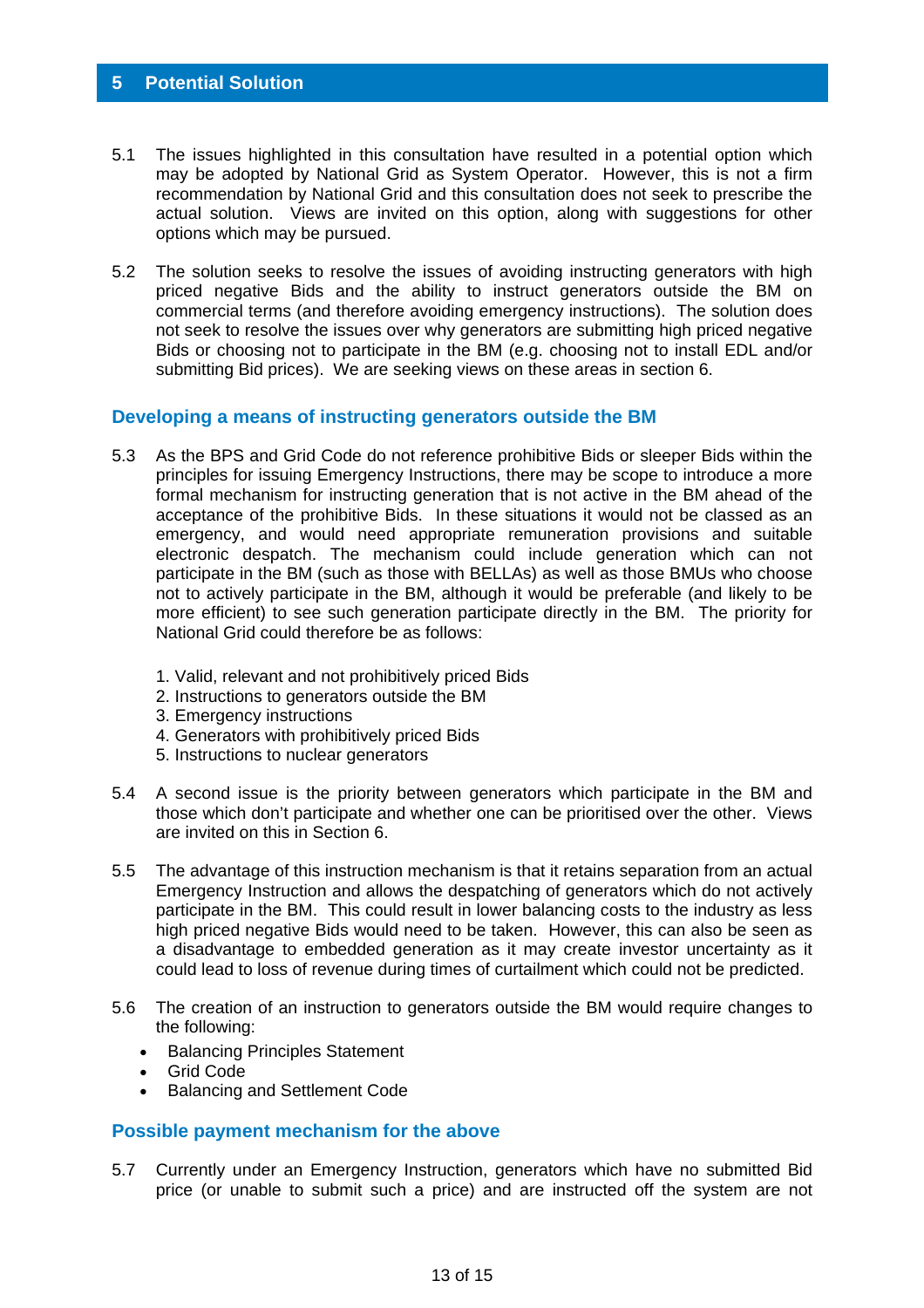recompensed. Therefore there may be an option to provide a payment to these generators which could, for example, be calculated based on the price of a Renewables Obligation Certificate (ROC) if the generation being curtailed is renewable (or some other opportunity cost for other generation). This would however raise a potential concern that parties without explicit Transmission Access rights (such as a BELLA) being compensated for loss of Transmission Access.

- 5.8 Under the Government Renewable Obligations scheme<sup>8</sup>, Suppliers are required to pay a buy out price to Ofgem if they do not present sufficient numbers of ROCs to meet their obligations under the scheme. As non BM participants may consist of renewable generation, the curtailment of such generation could cause issues for generators and suppliers. Therefore it can be considered that the buy out price of a ROC could be used to recompense generators which have been instructed off the system.
- 5.9 The advantage of providing payment to generators that do not participate in the BM is that less constraint costs would be passed to the industry if these were instructed ahead of prohibitively priced generators. Whilst the compensation might be less than the market rate for generators that were not instructed off the system, using the ROC pricing would ensure that generators receive equivalent income for the ROC. Note however that Suppliers (and potentially generators depending on the nature of bilateral agreements) could still be at a disadvantage by the loss of the physical ROC.
- 5.10 The creation of this option may require changes to the BSC due to the new payment mechanism; and systems would potentially have to be installed both at National Grid and also at the trading party's site, which could have a long lead time for implementation. Additionally, changes may be required to the Grid Code and also the BPS.

<sup>8&</sup>lt;br>http://www.decc.gov.uk/en/content/cms/meeting\_energy/renewable\_ener/renew\_obs/renew\_obs.aspx